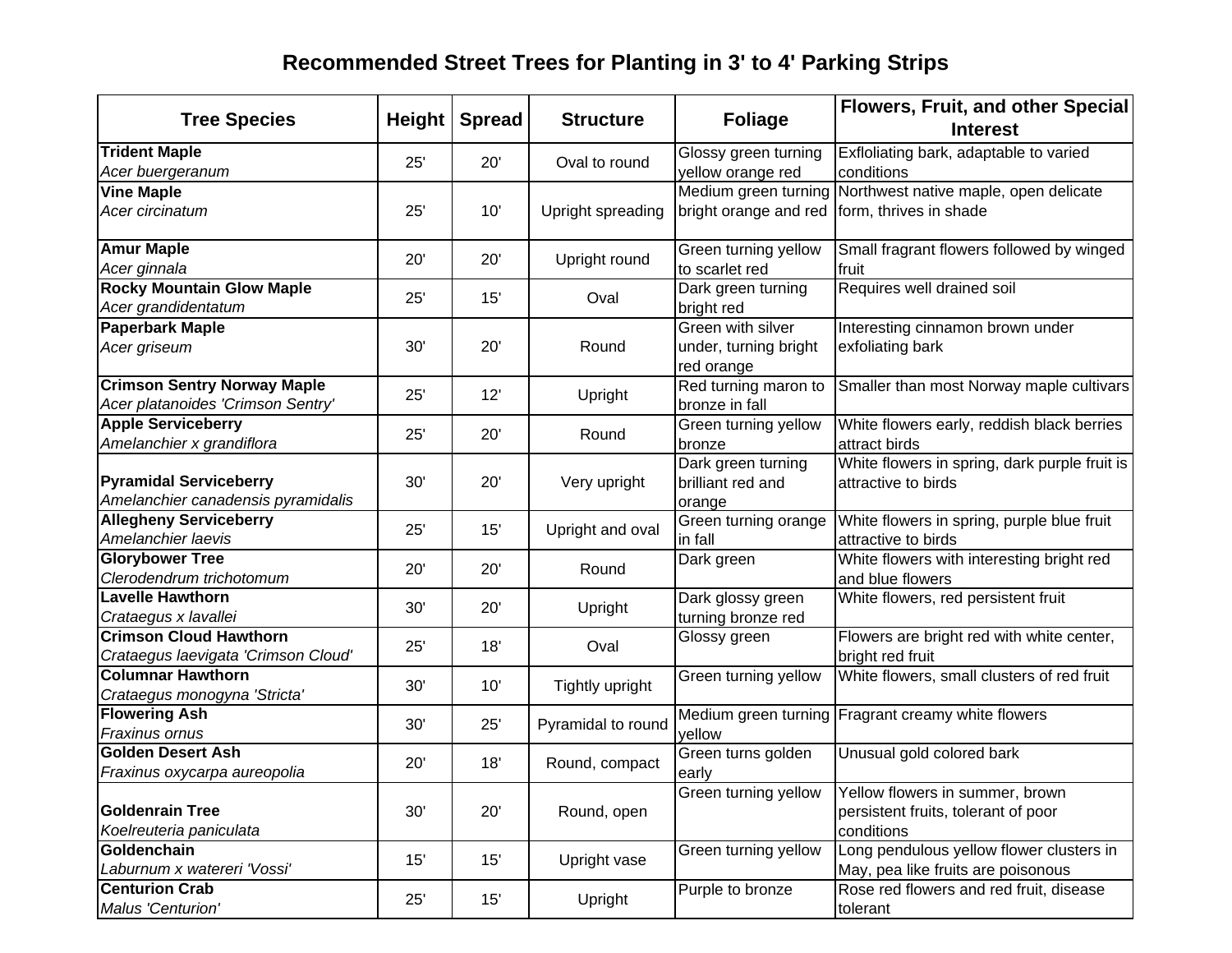### **Recommended Street Trees for Planting in 3' to 4' Parking Strips**

| <b>Professor Spenger Crab</b><br>Malus 'Professor Sprenger' | 20' | 20' | Upright, oval   | Green                                         | White flowers and orange fruit, resistant to<br>most diseases |
|-------------------------------------------------------------|-----|-----|-----------------|-----------------------------------------------|---------------------------------------------------------------|
| <b>Robinson Crab</b><br>Malus 'Robinson'                    | 25' | 25' | Upright, round  | Red to bronze green                           | Deep pink flowers and red fruit, disease<br>resistant         |
| <b>Columnar Siberian Crab</b><br>Malus baccata 'Columnaris' | 30' | 10' | Narrow, upright | Dense green                                   | White flowers and yellow red fruit,<br>resistant to rust      |
| Tschonoskii Crab<br>Malus tschonoski                        | 40' | 30' | Broad conical   | Dark green turning<br>orange, purple, scarlet | White flowers and sparse green fruit                          |
| <b>Blireiana Plum</b><br>Prunus x blireiana                 | 25' | 20' | Round           | Purple to reddish<br>bronze                   | Bright pink, semidouble, frangrant flowers                    |
| <b>Newport Plum</b><br>Prunus cerasifera 'Newport'          | 20' | 20' | Oval to round   | Purplish red                                  | Single pink flowers                                           |
| <b>Japanese Tree Lilac</b><br>Syringa reticulata            | 25' | 15' | Pyramidal       | Green                                         | White panicles and yellow brown fruit                         |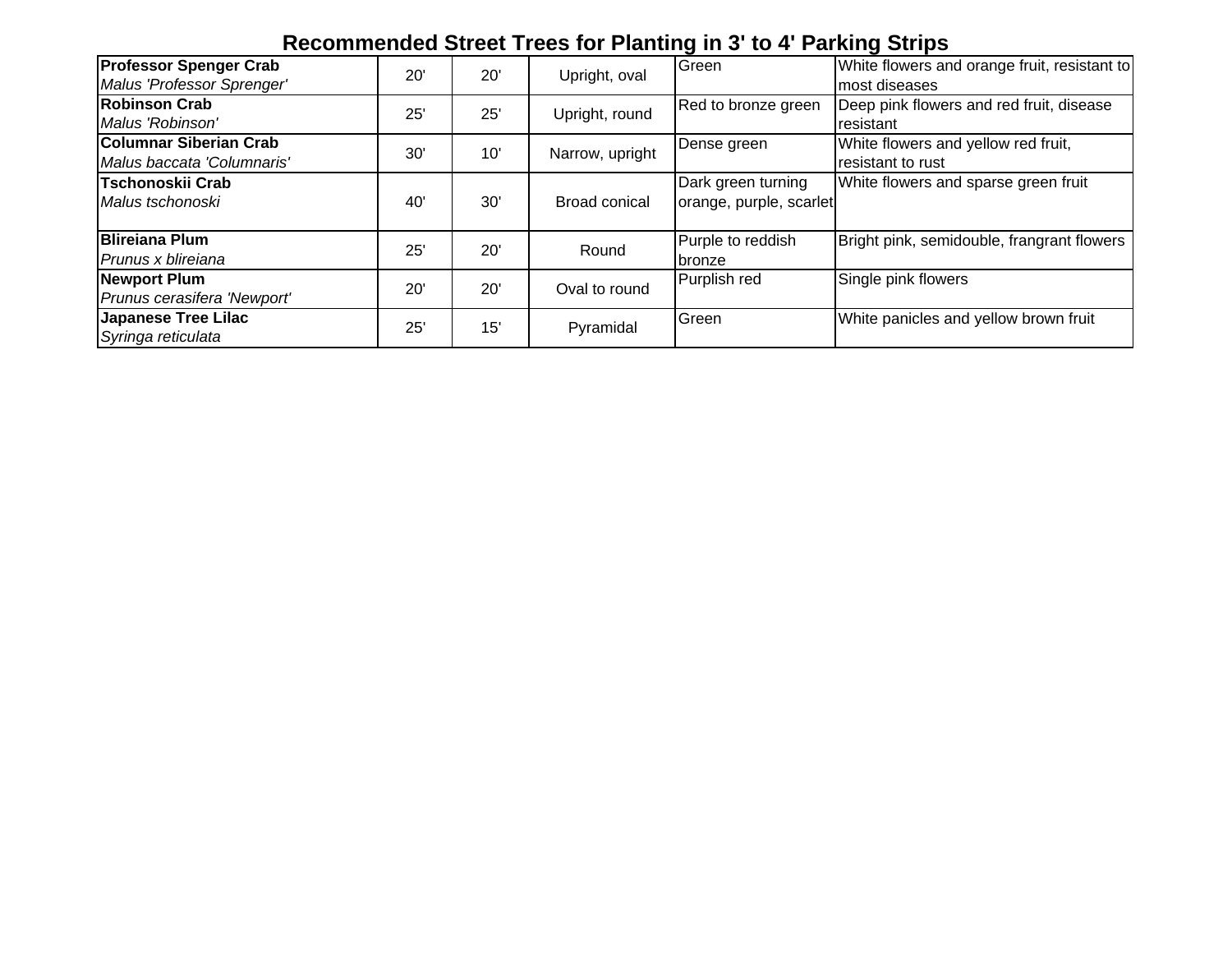# **Recommended Street Trees for Planting in 4 1/2' to 5 1/2' Parking Strips**

| <b>Tree Species</b>                                                         | <b>Height</b> | <b>Spread</b> | <b>Structure</b>   | <b>Foliage</b>               | Flowers, Fruit, and other Special<br><b>Interest</b>          |
|-----------------------------------------------------------------------------|---------------|---------------|--------------------|------------------------------|---------------------------------------------------------------|
| Queen Elizabeth Hedge Maple<br>Acer compestre 'Queen Elizabeth'             | 35'           | 30'           | Upright, oval      | Dark green turning<br>yellow | Corky bark, tolerant of dry conditions                        |
| <b>Paperbark Maple</b>                                                      |               |               |                    | Green with silver            | Interesting cinnamon brown under                              |
| Acer griseum                                                                | 30'           | 20'           | Round              | under turning bright         | exfoliating bark                                              |
|                                                                             |               |               |                    | red orange                   |                                                               |
| <b>Cleveland II Norway Maple</b>                                            | 40'           | 25'           | Upright            | Medium green turning         |                                                               |
| Acer platanoides 'Cleveland'                                                |               |               |                    | bright yellow                |                                                               |
| <b>Parkway Norway Maple</b>                                                 | 40'           | 25'           | Oval, good central | Dark green turning           |                                                               |
| Acer platanoides 'Columnar broad'                                           |               |               | leader             | yellow                       |                                                               |
| <b>Variegated Norway Maple</b>                                              | 35'           | 25'           | Broadly oval       | Light green with white       |                                                               |
| Acer plataniodes 'Drummondii'                                               |               |               |                    | margins                      |                                                               |
| <b>Columnar Norway Maple-Compact</b>                                        | 35'           | 15'           | Fastigiate         | Dark green turning           | Ascending branches, good for vary narrow                      |
| Acer platanoides 'Columnar-Compact'                                         |               |               |                    | yellow                       | spaces                                                        |
| <b>Olmsted Columnar Norway Maple</b><br>Acer platanoides columnar 'Olmsted' | 40'           | 20'           | Upright            | Dark green turning<br>yellow | Also good for narrow spaces                                   |
| <b>Armstrong Red Maple</b>                                                  |               |               |                    | Light green turning          |                                                               |
| Acer rubrum 'Armstrong'                                                     | 45'           | 15'           | Fastigiate         | yellow orange red            |                                                               |
| <b>Gerling Red Maple</b>                                                    |               |               |                    | Green turning orange         |                                                               |
| Acer rubrum 'Gerling'                                                       | 35'           | 20'           | Pyramidal          | red                          |                                                               |
| <b>Pacific Sunset Maple</b>                                                 |               |               |                    | Dark green turning           |                                                               |
| Acer truncatum x A. platanoides 'Warrenred'                                 | 30'           | 25'           | Upright            | orange red                   |                                                               |
| Pyramidal European Hornbeam                                                 |               |               | Dense, upright     | Dark green turning           | Retains leaves into winter, small hard                        |
| Carpinus betulus 'Fastigiata'                                               | 35'           | 20'           | pyramid to oval    | yellow                       | nutlets in clusters                                           |
| <b>Chinese Dogwood</b>                                                      |               |               |                    | Green turning red            | White flowers and red pink fruit                              |
| Cornus kousa chinensis                                                      | 30'           | 30'           | Round              |                              |                                                               |
| <b>Lavelle Hawthorn</b>                                                     |               |               |                    | Dark glossy green            | White flowers, red persistent fruit                           |
| Crataegus x lavallei                                                        | 30'           | 20'           | Upright            | turning bronze red           |                                                               |
| <b>Flowering Ash</b>                                                        | 30'           | 25'           |                    |                              | Medium green turning Fragrant creamy white flowers            |
| Fraxinus ornus                                                              |               |               | Pyramidal to round | yellow                       |                                                               |
| Sarasota Ginko                                                              | 30'           | 30'           | Round              | Greenish gold turning        |                                                               |
| Ginko biloba 'Sarasota'                                                     |               |               |                    | yellow                       |                                                               |
| <b>Magnolia Kobus</b>                                                       | 30'           | 20'           | Round              | Dark green                   | Deciduous with large white flowers early                      |
| Magnolia kobus                                                              |               |               |                    |                              |                                                               |
| <b>American Hophornbeam</b>                                                 | 35'           | 25'           | Oval               |                              | Medium green turning Male catkins visible in winter, greenish |
| Ostrya virginiana                                                           |               |               |                    | yellow                       | white nutlets                                                 |
| <b>Columnar Sargent Cherry</b>                                              | 35'           | 15'           | Columnar           | Green turning orange         | Deep pink flowers                                             |
| Prunus sargentii 'Columnaris'                                               |               |               |                    | red                          |                                                               |
| <b>Chanticleer Pear</b>                                                     | 40'           | 15'           | Pryamidal          | Glossy green turning         | White flowers in clusters, good for narrow                    |
| Pyrus calleryana 'Glens Form'                                               |               |               |                    | orange red                   | spaces                                                        |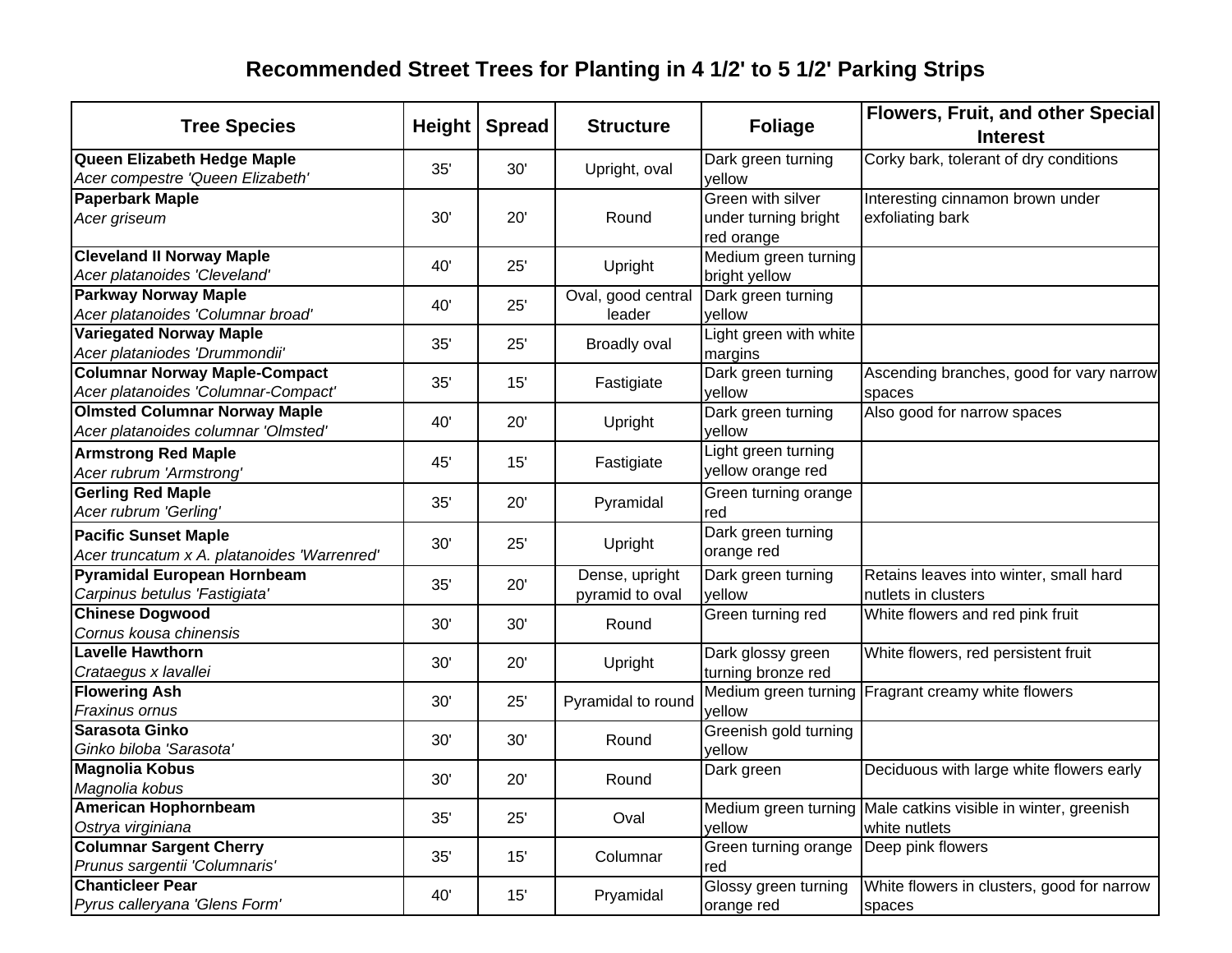# **Recommended Street Trees for Planting in 4 1/2' to 5 1/2' Parking Strips**

| <b>Skyrocket Oak</b>       |     | 15' |                    | Dark green turning | Interesting oak for very narrow spaces     |
|----------------------------|-----|-----|--------------------|--------------------|--------------------------------------------|
| Quercus robur 'Fastigiata' | 45' |     | Fastigiate         | vellow brown       |                                            |
| Japanese Stewartia         | 40' | 20' | Pryamidal          | Dark green turning | White camellia like flowers, mottled bark  |
| Stewartia pseudocamellia   |     |     |                    | Idark red          |                                            |
| <b>Chancellor Linden</b>   | 35' | 20' | Pryamidal          | Dark green turning | Fragrant yellow flowers attractive to bees |
| Tillia cordata 'Chancole'  |     |     |                    | vellow             |                                            |
| Rancho Linden              | 45' | 20' | Pryamidal, upright | Dark green turning | Yellow fragrant flowers attractive to bees |
| Tillia cordata "Rancho'    |     |     |                    | <b>vellow</b>      |                                            |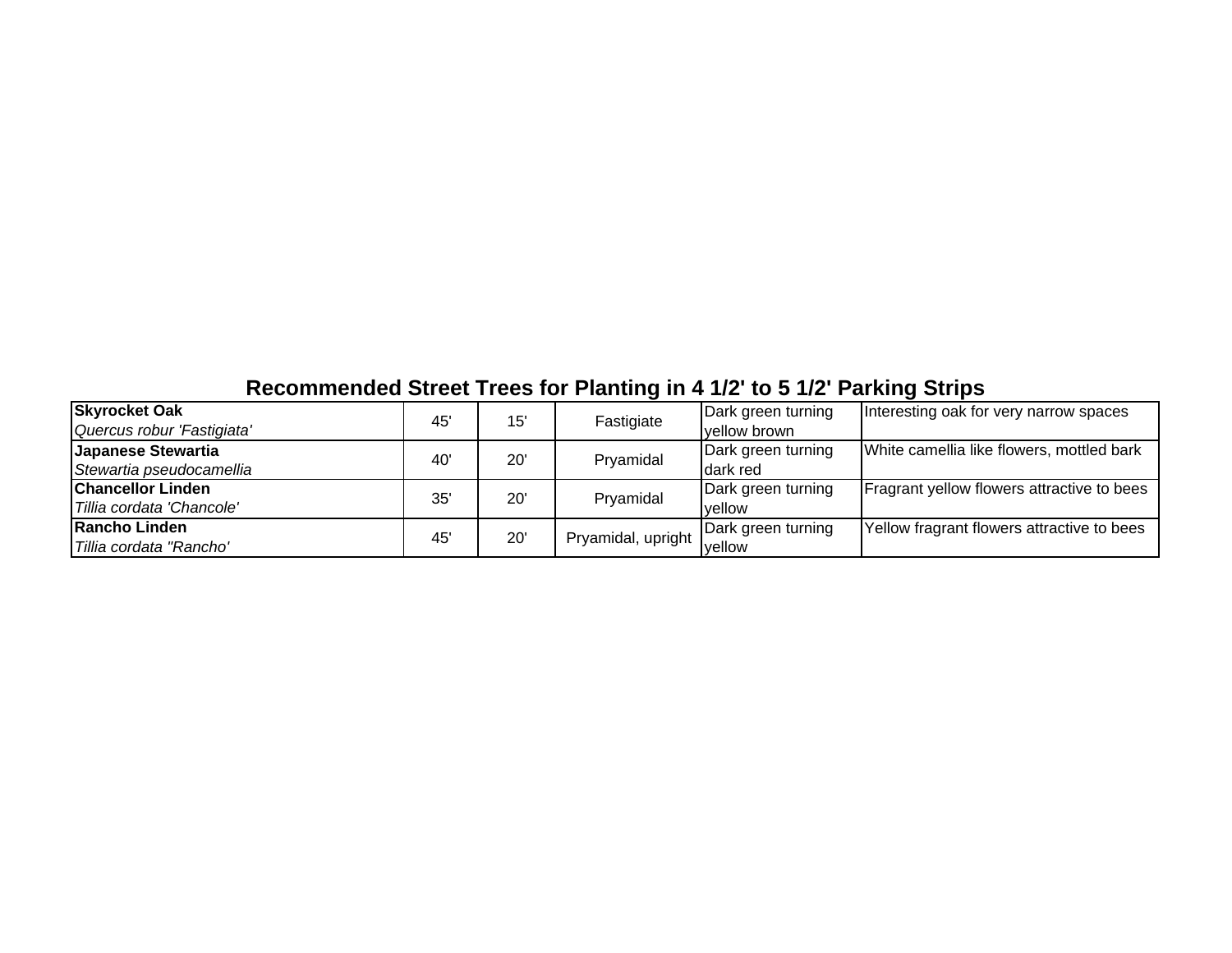# **Recommended Street Trees for Planting in 6' to 8' Parking Strips**

| <b>Tree Species</b>                                                   | Height | <b>Spread</b> | <b>Structure</b> | <b>Foliage</b>                             | Flowers, Fruit, and other Special<br><b>Interest</b>   |
|-----------------------------------------------------------------------|--------|---------------|------------------|--------------------------------------------|--------------------------------------------------------|
| <b>Crimson King Norway Maple</b><br>Acer platanoides 'Crimson King'   | 40'    | 35'           | Round            | Deep purple turning<br>reddish orange      |                                                        |
| <b>Emerald Queen Norway Maple</b><br>Acer platanoides 'Emerald Queen' | 50'    | 40'           | Oval, dense      | Dark green to bright<br>vellow             |                                                        |
| <b>Superform Maple</b><br>Acer platanoides 'Superform'                | 45'    | 40'           | Oval             | Medium green turning<br>vellow             |                                                        |
| <b>Globe Norway Maple</b><br>Acer platanoides globosum                | 15'    | 18'           | Round            | yellow                                     | Medium green turning Appropriate for under power wires |
| <b>Embers Red Maple</b><br>Acer rubrum 'Embers'                       | 40'    | 35'           | Open             | Green turning bright<br>red                |                                                        |
| <b>Red Sunset Maple</b><br>Acer rubrum 'Franksred'                    | 45'    | 35'           | Broad oval       | Dark green turning<br>red orange           |                                                        |
| <b>October Glory Maple</b><br>Acer rubrum 'October Glory'             | 40'    | 35'           | Broad oval       | Medium green turning<br>red to purple      |                                                        |
| <b>Globe Sugar Maple</b><br>Acer saccharum                            | 15'    | 20'           | Round            | Medium green to<br>yellow and orange       | Appropriate for under power wires                      |
| <b>European Hornbeam</b><br>Carpinus betulus                          | 50'    | 35'           | Oval to round    | Dark green to golden<br>yellow             | Holds leaves into winter                               |
| <b>Hackberry</b><br>Celtis occidentalis                               | 40'    | 30'           | Oval             | Dark green turning<br>yellow               |                                                        |
| <b>Katsura Tree</b><br>Cercidiphyllum japonicum                       | 40'    | 35'           | Oval             | Blue green turning<br>yellow to scarlet    |                                                        |
| Yellowwood<br>Cladrastis lutea                                        | 40'    | 35'           | Round            | turning orange to<br>yellow                | Yellow to bright green White fragrant clusters         |
| <b>Tricolor Beech</b><br>Fagus sylvatica 'Roseo-Marginata'            | 40'    | 30'           | Broad oval       | Purple with light pink<br>border           |                                                        |
| <b>Autumn Purple Ash</b><br>Fraxinus americana 'Autumn Purple         | 45'    | 40'           | Round            | Green turning red and<br>purple            |                                                        |
| <b>Skyline Ash</b><br>Fraxinus americana 'Skycole'                    | 45'    | 35'           | Oval             | Medium green turning<br>orange red         |                                                        |
| <b>Marshall Ash</b><br>Fraxinus pennsylvanica 'Marshall'              | 50'    | 40'           | Broad oval       | Dark glossy green<br>turning bright yellow |                                                        |
| <b>Urbanite Ash</b><br>Fraxinus pennsylvanica 'Urbanite'              | 50'    | 40'           | Broad pyramidal  | Lustrous green tuning<br>bronze            |                                                        |
| Saratoga Ginko<br>Ginko biloba 'Saratoga'                             | 30'    | 30'           | Round            | Green gold to yellow                       |                                                        |
| <b>Shademaster Honeylocust</b><br>Gleditsia triacanthos 'Shademaster' | 45'    | 35'           | Vase             | Dark green turning<br>yellow               |                                                        |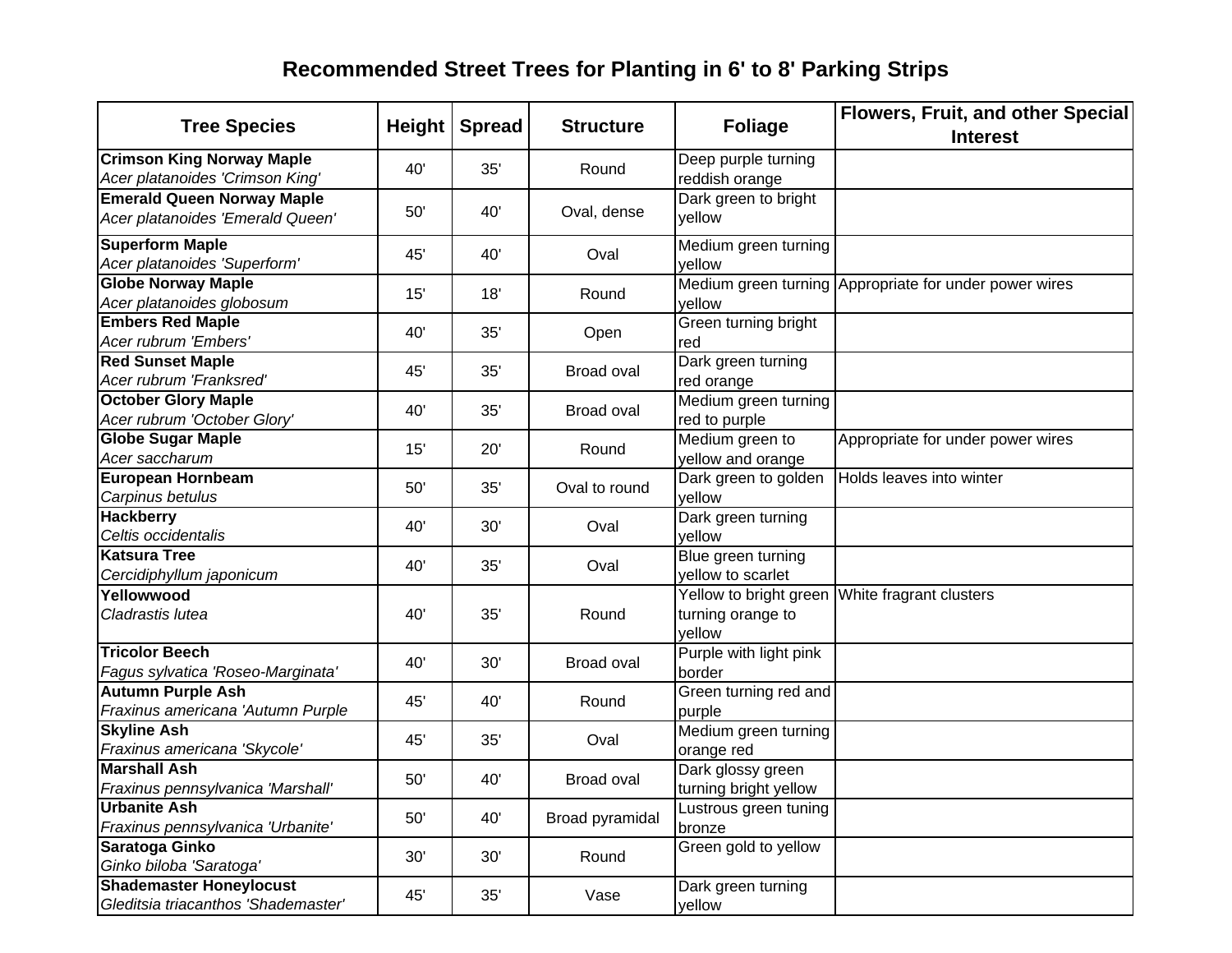| <b>Skyline Honeylocust</b>        | 50'        |             |                   | Medium green turning  |                                    |
|-----------------------------------|------------|-------------|-------------------|-----------------------|------------------------------------|
| Gleditsia triacanthos 'Skyline'   |            | 30'         | Broad pyramidal   | laolden               |                                    |
| <b>Magnolia Kobus</b>             |            |             |                   | Dark green            | Evergreen leaves and white flowers |
| Magnolia Kobus                    | 40'        | 30'         | Round             |                       |                                    |
| Sourwood                          | 50'        |             |                   | Green to brilliant    | White flowers                      |
| Osydendrum arboreum               |            | 25'         | Pyramidal         | scarlet               |                                    |
| <b>Macho Cork Tree</b>            |            |             |                   | Medium green to       |                                    |
| Phellodendron amurense 'Macho'    | 40'        | 30'         | Broad vase        | yellow                |                                    |
| Kwanzan Cherry (on 6' graft)      | 30'        | 20'         | Vase              | Dark green to bronze  | <b>Pink flowers</b>                |
| Prunus serrulata 'Kwanzan'        |            |             |                   | and orange            |                                    |
| <b>Royal Burgandy Cherry</b>      | 30'        | 20'<br>Vase |                   | Purple red to red and | <b>Pink flowers</b>                |
| Prunus serrulata 'Royal Burgandy' |            |             |                   | orange                |                                    |
| <b>Scarlet Oak</b>                | 50'        |             | 40'<br>Broad oval | Glossy green turning  |                                    |
| Quercus coccinea                  |            |             |                   | Iscarlet              |                                    |
| <b>Skymaster Oak</b>              | 50'        | 25'         | Pyramidal         | Dark green turning    |                                    |
| Quercus robur 'Pyramich'          |            |             |                   | yellow                |                                    |
| <b>Glenleven Linden</b>           |            |             | Pyramidal         | Medium green turning  |                                    |
| Tilia cordata 'Glenleven'         | 45'<br>30' |             |                   | yellow                |                                    |
| <b>Halka Zelkove</b>              |            |             |                   | Medium green turning  |                                    |
| Zelkova serrata 'Halka'           | 45'        | 30'         | Vase              | yellow                |                                    |

# **Recommended Street Trees for Planting in 6' to 8' Parking Strips**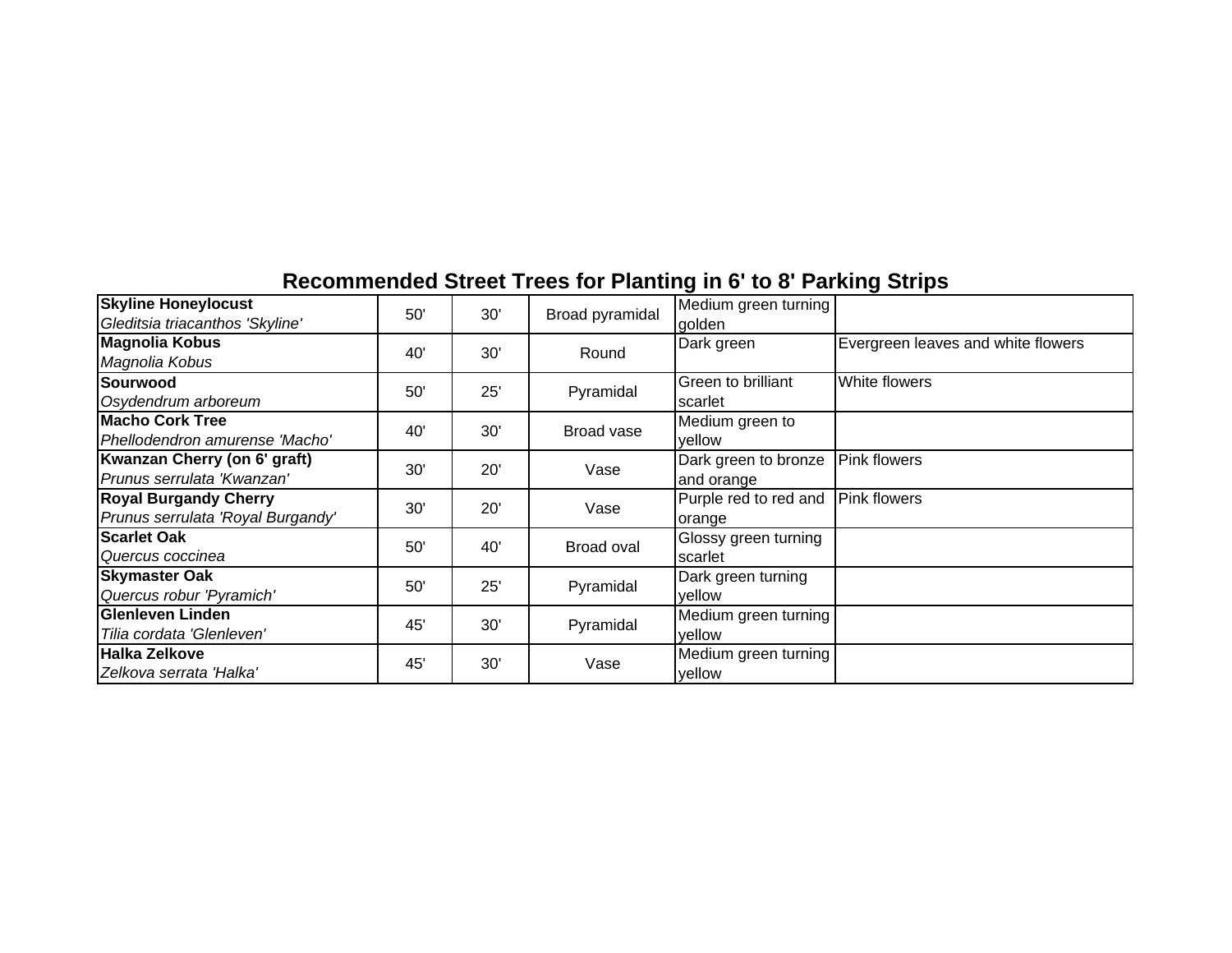# **Recommended Street Trees for Planting in 8 1/2' and Larger Parking Strips**

| <b>Tree Species</b>                                               |     | Height   Spread | <b>Structure</b> | <b>Foliage</b>                              | <b>Flowers, Fruit, and other Special</b><br><b>Interest</b> |
|-------------------------------------------------------------------|-----|-----------------|------------------|---------------------------------------------|-------------------------------------------------------------|
| <b>Schwedler Norway Maple</b><br>Acer platanoides 'Schwedleri'    | 50' | 45'             | Round            | Green turning yellow                        |                                                             |
| <b>Globe Norway Maple</b><br>Acer platanoides globosum            | 15' | 18'             | Round            | Medium green turning<br>yellow              |                                                             |
| <b>Sycamore Maple</b><br>Acer pseudoplatanus                      | 60' | 50'             | Wide spreading   | Green turning yellow                        |                                                             |
| <b>Wineleaf Sycamore Maple</b><br>Acer pseudoplatanus 'Spaith'    | 30' | 50'             | Pryamidal        | Dark green                                  |                                                             |
| <b>Red Maple</b><br>Acer rubrum                                   | 60' | 50'             | Oval             | Medium green turning<br>orange red          |                                                             |
| <b>Sugar Maple</b><br>Acer saccharum                              | 60' | 45'             | Oval             | Green turning bright<br>yellow to orange    |                                                             |
| <b>Red Horsechestnut</b><br>Aesculus x carnea 'Briotii'           | 60' | 40'             | Round            | Dark green turning<br>yellow                | <b>Red flowers</b>                                          |
| <b>Globe Serviceberry</b><br>Amelanchierr canadensis oblongifolia | 20' | 20'             | Round            | Green turning bright<br>yellow red          | White flowers                                               |
| Catalpa<br>Catalpa speciosa                                       | 75' | 50'             | Round            | Green turning yellow                        | White flowers                                               |
| <b>Katsura Tree</b><br>Cercidiphyllum joaponicum                  | 40' | 35'             | Oval             | Blue green turning<br>yellow to scarlet     |                                                             |
| <b>Red Bud</b><br>Cercis canadensis                               | 20' | 25'             | Open spreading   | Medium green turning Pink flowers<br>yellow |                                                             |
| Yellowwood<br>Cladrastis lutea                                    | 40' | 35'             | Round            | turning orange to<br>vellow                 | Yellow to bright green White fragrant clusters              |
| <b>Purple Rivers Beech</b><br>Fagus sylvatic 'Riversi'            | 60' | 40'             | Oval             | Deep purple turning<br>bronze               |                                                             |
| <b>Tricolor Beech</b><br>Fagus sylvatica                          | 40' | 30'             | Broad oval       | Purple with light pink<br>border            |                                                             |
| <b>Flame Ash</b><br>Fraxinus oxycarpa 'Flame'                     | 35' | 30'             | Round            | Green turning purple<br>and red             |                                                             |
| <b>Urbanite Ash</b><br>Fraxinus pennsylvanica 'Urbanite'          | 50' | 40'             | Broad pyramidal  | Lustrous green tuning<br>bronze             |                                                             |
| <b>Summit Ash</b><br>Fraxinus pennsylvanica lanceolata            | 45' | 25'             | Pryamidal        | Medium green turning<br>yellow              |                                                             |
| Saratoga Ginko<br>Ginko biloba 'Saratoga'                         | 30' | 30'             | Round            | Green gold to yellow                        |                                                             |
| <b>Halka Honeylocust</b><br>Gleditsia triacanthos 'Christie'      | 55' | 40'             | Upright          | Green turning yellow                        |                                                             |